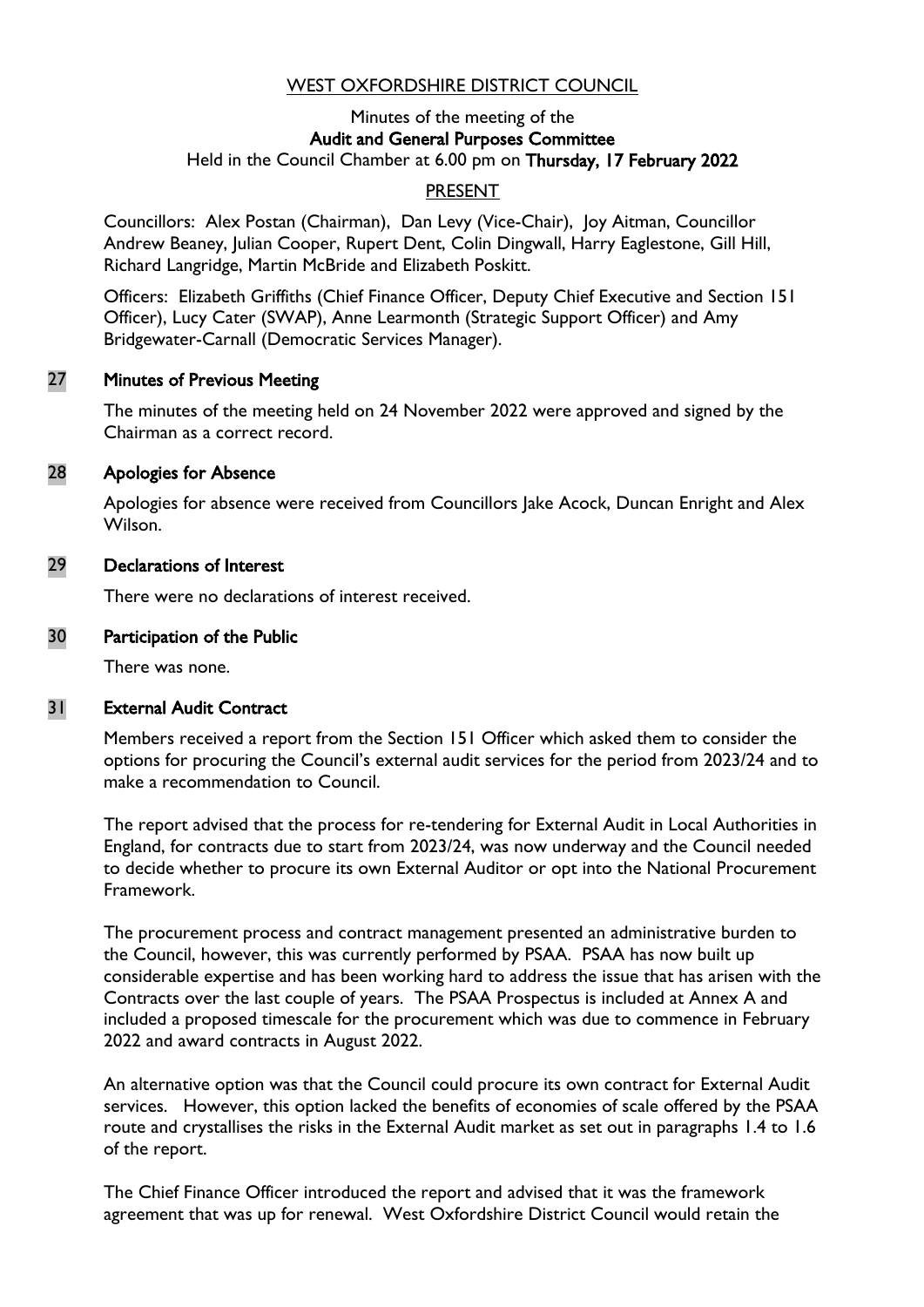Audit and General Purposes Committee

### 17/February2022

service from Grant Thornton for another year and having spoken to other S151 officers, many authorities were struggling with their external audit service.

Mrs Griffiths reiterated the difficulties experienced in finishing the audits, citing Covid, staff sickness and shortages at Grant Thornton as the main issues. This had resulted in replacement officers approaching Council officers for further information, despite assurances that they were nearing the end of their enquiries. This had added to the pressure on Council officers.

Members discussed the potential pitfalls of procuring a contract outside of PSAA, which could involve greater scrutiny, officer time and money in the long run. In response to a query from Councillor Dent, Mrs Griffiths could not say for definite which firms were on the PSAA list but thought it would probably include Grant Thornton.

Councillor McBride noted the instability of the sector nationally and felt it would be beneficial to stay with the stability of PSAA.

Councillor Cooper queried if Grant Thornton's delay in finishing the audit of the accounts would result in reduction in costs for the Council. He also asked if the LGA had done anything with government departments to address the issue. In response to his query relating to the Council working with bordering authorities such as Warwickshire, officers advised that Warwick District had also agreed to continue with PSAA and had not procured their own contracts.

Mrs Griffiths felt that the fee set by Grant Thornton originally had likely been surpassed a while ago, considering the level of work and length of time it had taken to progress the audit.

The Chairman suggested that the Committee write to the LGA expressing their concerns and asking if they could progress the issue.

Having considered the report, and having discussed the options with the officers present, the **Committee** 

#### Resolved that

- a) the options for procuring the Council's external audit service for the period from 2023/24 are noted; and
- b) Recommends to Council procurement through the National Procurement Framework using Public Sector Audit Appointments Ltd.

## 32 Annual Governance Statement - Action Plan

Members received a report from the Chief Executive which presented an update on the Governance Action Plan for 2021/22.

Members were asked to note progress against items in the Governance Action Plan for 2021/22.

The Committee discussed various aspects of the report along with the presentation or progress. Councillor Levy queried if the document covered everything and asked if there were any other 'unknowns'. Officers confirmed that service areas and Management Teams questioned and flagged issues during the Risk Register process. This meant that operational risks flowed upwards to a strategic level.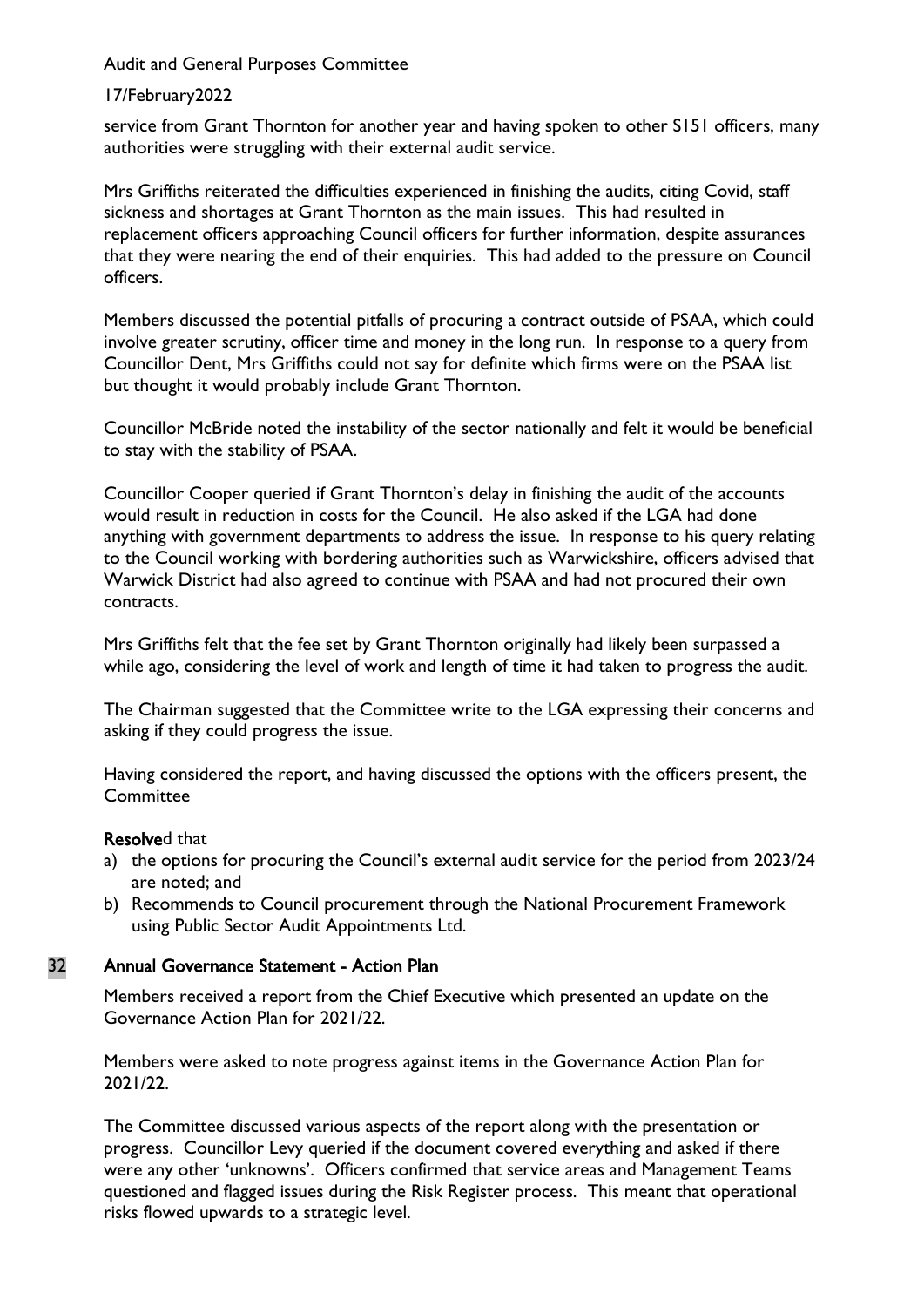Audit and General Purposes Committee

## 17/February2022

Councillor Postan felt that the flow of information to Publica was not as flexible as it could be. He outlined the issue of the responsibility of a recent flooding report falling to one individual.

The issue of how Publica operated and how this was communicated to Members was raised, and whether responsibility sat with the Leader to disseminate the information. The Chief Finance Officer highlighted the Group Leader meeting where information was passed on and the new process which involved bi-monthly meetings where risks and issues were raised and managers could feed back any blockers.

Following a suggestion from the Chairman, it was highlighted that political attendance at operational officer meetings was not appropriate but Members could encourage Cabinet to look at the communication methods currently being used.

Councillor Cooper reiterated his concerns in relation to the set up and communication involved with Ubico.

In summary, it was noted that Cabinet should be more involved in the flow of communication between Publica and Members, and vice versa.

Resolved that progress against items in the Governance Action Plan for 2021/22 is noted.

## 33 Corporate Risk Register Updates and Updated Risk and Opportunity Management Strategy

The Committee received a report from the Chief Executive which updated Members on the changes to the Council's corporate risk register at the end of Quarter Two of 2020/21 and put before them a revised Risk and Opportunity Management Strategy for approval.

The Corporate Risk Register 2021/22 was attached at Annex A along with the Proposed Risk and Opportunity Management Strategy at Annex B.

The report highlighted that Risk and Opportunity Management was the process used to identify, evaluate and manage the whole range of business risks and opportunities facing an organisation. This process was vital to ensure the effective operation of the Council and delivery of its Corporate Plan.

The Risk Register had been reviewed with a number of risk removed as either no longer relevant, or managed to a sufficient level of risk and passed back to the appropriate Business Manager as an operational risk. It was noted that further to the new Risk and Opportunity Management Strategy, there would need to be further work to ensure significant risks and opportunities identified by Group and Business Managers were escalated for inclusion in the Corporate Register. This work was on-going and would be reflected in future registers reported to the Committee.

A number of specific risks were discussed and officers explained that some descriptions had changed because it had been felt that the Strategic Risk Register was too generic. Mrs Griffiths advised that the document should be highlighting the biggest risks being recognised now, with actions to chase up mitigation or resolution of the issues. She used the Salt Cross roundabout as an example and highlighted the need for the document to be specific.

Councillor Langridge raised an issue relating to risk WO-016 which he felt should be 'beefed up' to include lines of reporting and wished to see it expanded.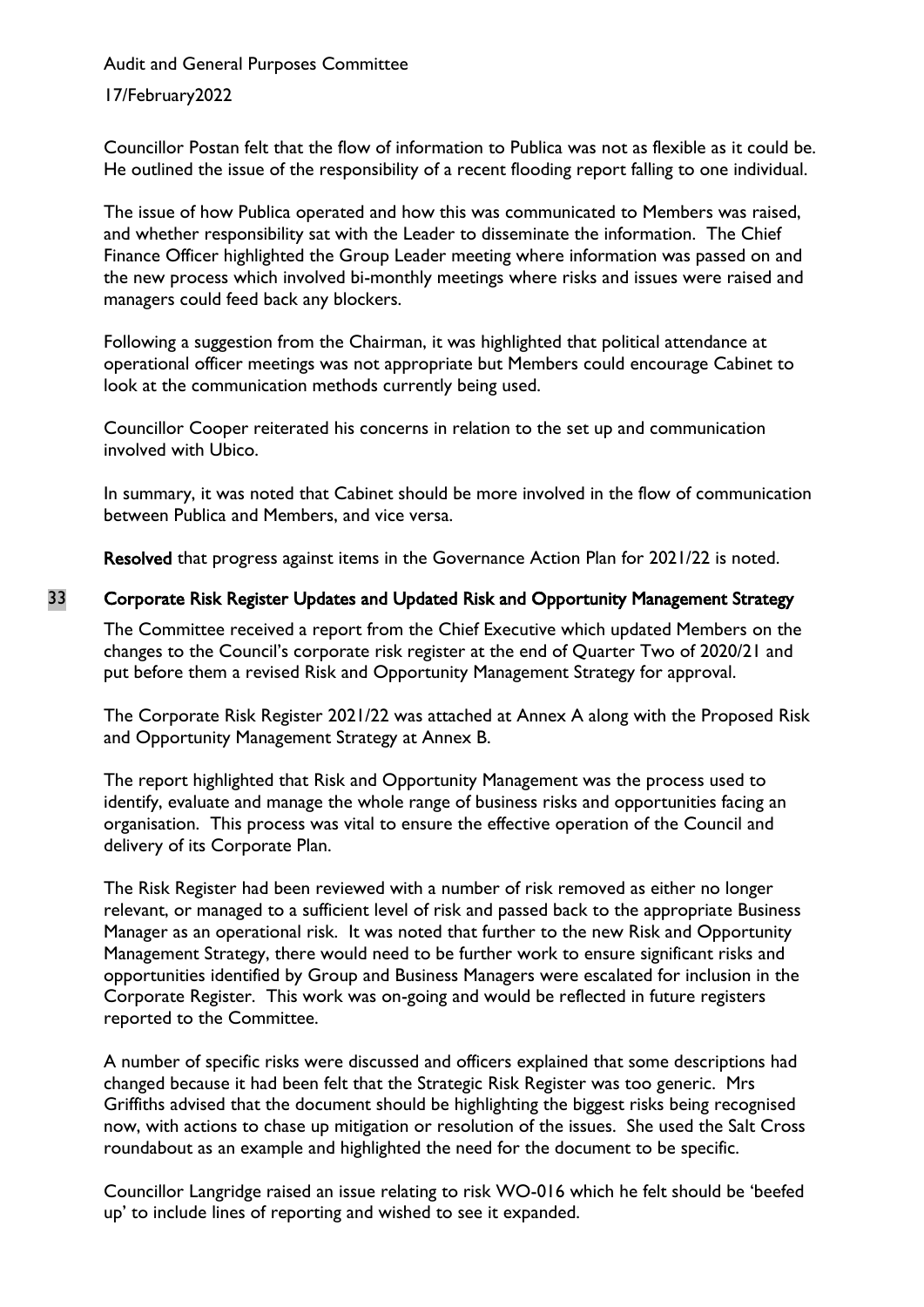Audit and General Purposes Committee

17/February2022

Councillor Levy reminded the meeting that when the Council did anything, it created a new risk but the document needed to be constantly updated to include the latest projects.

The issue of lines of communication from Publica to Members was raised again with Councillors querying how some issues would be reported back. However, there was a division of opinion with the Committee with some Members feeling that long term risks should be included, and this document was too short to mid-term.

Clarification was provided on the work being carried out to the revision of the Local Plan and how the Local Management Team highlighted risks to scrutiny committees for discussion.

Having considered the report it was

## Resolved that

- (a) the corporate risk register be noted; and
- (b) the Risk and Opportunity Management Strategy at Annex B be approved.

# 34 Internal Audit Progress Report

Members received a report from the Chief Finance Officer which presented a summary of the audit work concluded since the last meeting of this Committee as outlined in the Report of Internal Activity 2021/22, attached as Annex A to the report.

The report advised that the Internal Audit Service was provided to the Council by SWAP Internal Audit Services (SWAP), a local authority-controlled company. The report attached at Annex A set out the work undertaken by SWAP for the Council since the last meeting of this Committee. It followed the risk-based auditing principles and, therefore, this was an opportunity for the Committee to be aware of emerging issues which had resulted from SWAP involvement.

Mrs Cater from SWAP was in attendance, outlined the report and answered queries from the Committee.

Councillor Langridge noted that there was a lot of detail in the report but felt it was a struggle to pick out the key issues and asked if this could be presented differently. Mrs Cater confirmed that officers were looking at introducing a 'dashboard' style, similar to other Council reports.

The Chief Finance Officer outlined the changes that had been made to the style of reports reducing it from 30 pages to six.

Councillor Dingwall signposted Members to the fact that with emergency planning, some 'Gold Officers' had not been trained for three years. The issues relating to the non-delivery of reports from Grant Thornton was discussed along with the impact this had had on Council officers.

Having read the report, it was

Resolved the report is noted.